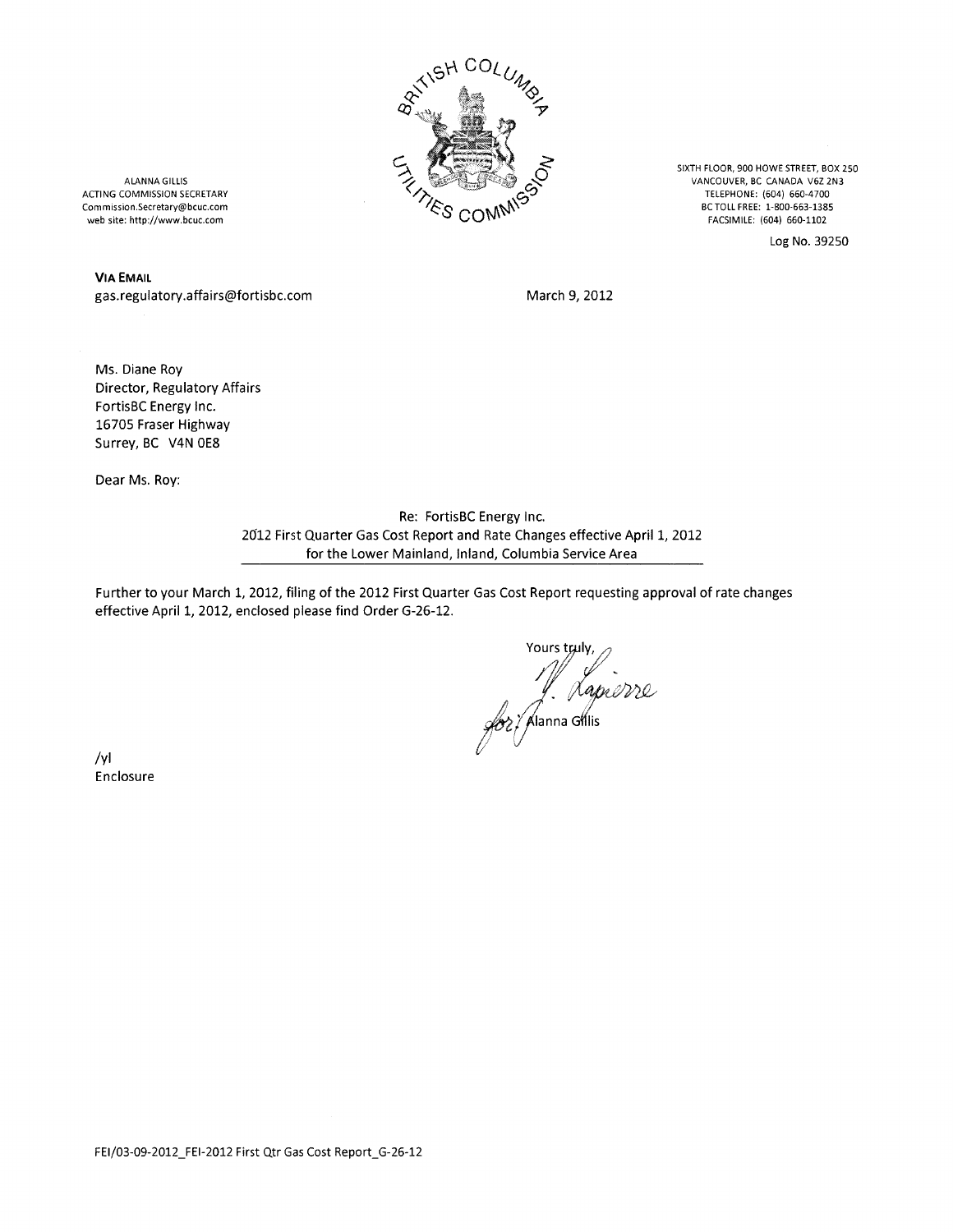

SIXTH FLOOR, 900 HOWE STREET, BOX 250 VANCOUVER, BC V6Z 2N3 CANADA web site: http://www.bcuc.com

## IN THE MATTER OF the Utilities Commission Act, R.S.B.C. 1996, Chapter 473

and

An Application by FortisBC Energy Inc. regarding its 2012 First Quarter Gas Costs Report and Rate Changes effective April 1, 2012 for the Lower Mainland, Inland, Columbia Service Areas

**BEFORE:** L.F. Kelsey, Commissioner D.M. Morton, Commissioner R.D. Revel, Commissioner

March 8, 2012

## o R D E R

## **WHEREAS:**

- A. By Order G-156-11 dated September 9,2011, the British Columbia Utilities Commission (Commission) approved a decrease in the Commodity Cost Recovery Charge for the Lower Mainland, Inland, and Columbia Service Areas effective October 1, 2011;
- B. On March 1,2012, FortisBC Energy Inc. (FEI) filed its 2012 First Quarter Report on Commodity Cost Reconciliation Account (CCRA), Midstream Cost Reconciliation Account (MCRA), and Biomethane Variance Account (BVA) balances, and commodity, midstream, and biomethane recovery charges for the Lower Mainland, Inland and Columbia Service Areas effective April 1, 2012, that were based on the five-day average February 13,14,15,16, and 17,2012 forward gas prices (2012 First Quarter Report);
- C. The 2012 First Quarter Report forecasts a CCRA balance at existing rates of approximately \$19 million surplus after tax at March 31, 2012, and a balance of approximately \$76 million surplus after tax at March 31, 2013;
- D. The 2012 First Quarter Report forecasts that commodity cost recoveries at the existing rate would be 134.6 percent of costs for the following 12 months;
- E. In the 2012 First Quarter Report, FEI requests approval for a decrease of \$1.028/GJ to the Commodity Recovery Charge from \$4.005/GJ to \$2.977/GJ for natural gas sales rate class customers in Lower Mainland, Inland, and Columbia Service Areas effective April 1, 2012;

ORDER NUMBER G-26-12

> TELEPHONE: (604) 660-4700 BC TOLL FREE: 1-800-663-1385 FACSIMILE: (604) 660-1102